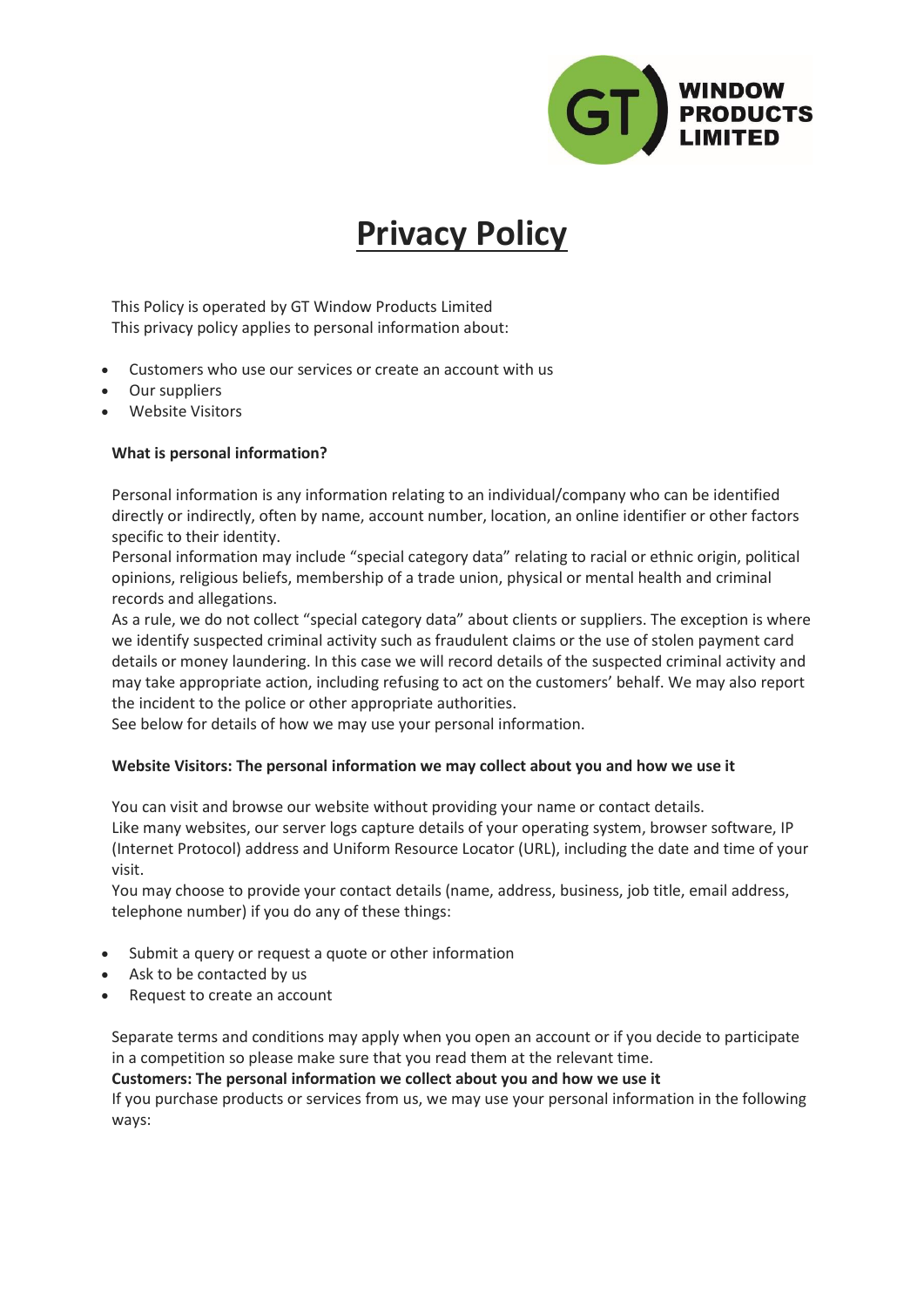

- to respond to your enquiries;
- to keep you informed about our products and services;
- to process your order and to follow up on orders that are not completed;
- to arrange visits to your Business address (e.g. to carry out a survey or analyse your requirements);
- to manage your account, including carrying out identity checks where relevant;
- to manage your credit account (if applicable) including carrying out credit checks;
- to use your purchase history to manage rebates and supplier claim backs;
- for market research purposes;
- to publish trends and/or to improve usefulness and content of our website;
- to track activity on our site.
- to notify you about important changes or developments to our site or services;
- to manage deliveries, returns and refunds;
- for product liability purposes;
- to deal with enquiries and complaints;
- for claims management and insurance purposes;
- for record keeping purposes.

### **Suppliers: The personal information we collect about you and how we use it**

If you supply products or services to us, we may use your personal information in the following ways:

- for order processing and management;
- to manage deliveries, installations, returns and refunds;
- for product liability purposes;
- to manage your account, including conducting credit and other background checks where applicable;
- to notify you about important changes or developments to our websites or services;
- for supply chain management;
- to deal with enquiries and complaints;
- for claims management and insurance purposes;
- for record keeping purposes.

If you are a supplier and you have any questions about how we use your personal information, please contact the Commercial Team or your usual business contact.

# **More details about how we use different types of personal information are set out here:**

Personal information is any information relating to an individual who can be identified directly or indirectly, often by name, account number, location, an online identifier or other factors specific to their identity.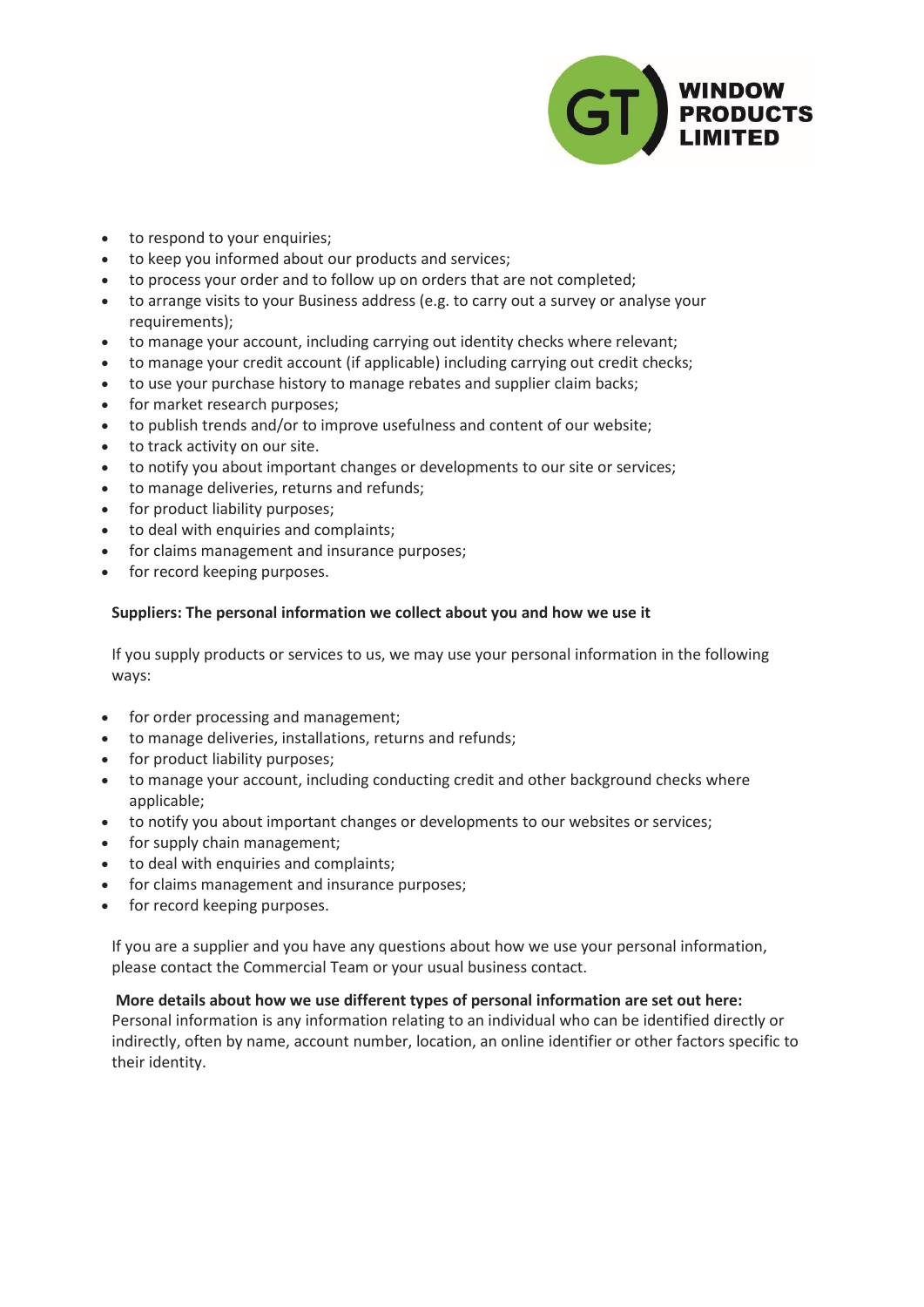

| <b>Personal Information</b>                      | <b>Purpose of Use</b>                           |
|--------------------------------------------------|-------------------------------------------------|
| Contact details: Name, address, business, job    | Responding to enquiries<br>۰                    |
| title, email address, telephone number, location | Account management<br>۰                         |
|                                                  | Managing marketing preferences<br>۰             |
|                                                  | Personalising advertising<br>۰                  |
|                                                  | Market research, surveys and advertising<br>۰   |
|                                                  | Website security and tracking website use<br>۰  |
|                                                  | Linking with social media services<br>۰         |
| Order details: Contact details, products,        | Order processing and fulfilment<br>۰            |
| services, date & time of order/visit/delivery,   | Deliveries, returns, refunds<br>۰               |
| delivery details, delivery addresses, delivery   | Quality assurance<br>۰                          |
| photographs, survey or installation details      | Account management<br>۰                         |
| including photographs, payment method,           | Rebates and claimbacks<br>۰                     |
| payment details, refunds, claims, surveys and    | Customer analysis and research<br>۰             |
| feedback                                         | Market research, surveys and advertising<br>۰   |
|                                                  | <b>Product liability</b><br>۰                   |
|                                                  | Handling enquiries and complaints<br>۰          |
|                                                  | Claims and insurance purposes<br>۰              |
|                                                  | Fraud prevention and detection<br>۰             |
| Account details: Contact details,                | Account management<br>۰                         |
| passport/driving licence or other identity       | Following up incomplete transactions<br>۰       |
| documents, order details, business type, sector, | <b>Handling queries</b><br>۰                    |
| payment history, account status, purchase        | Identity verification<br>۰                      |
| history and trends                               | Customer analysis and research<br>۰             |
|                                                  | Market research, surveys and advertising<br>۰   |
|                                                  | Payment and debt management<br>۰                |
|                                                  | <b>Rebates and claimbacks</b><br>۰              |
| Credit Account details: Contact details, credit  | Account management<br>۰                         |
| reference checks, order details, payment         | Verification of identity and credit rating<br>۰ |
| history, account status, credit limit            | <b>Handling queries</b><br>۰                    |
|                                                  | Payment and debt management                     |
|                                                  | Rebates and claimbacks                          |

#### **How your information is accessed within GT Window Products Ltd**

Our company uses centralised finance, supplier and customer management systems. Your information may be accessed by us for administrative and analytical purposes. However, you will not receive marketing unless you have agreed to that.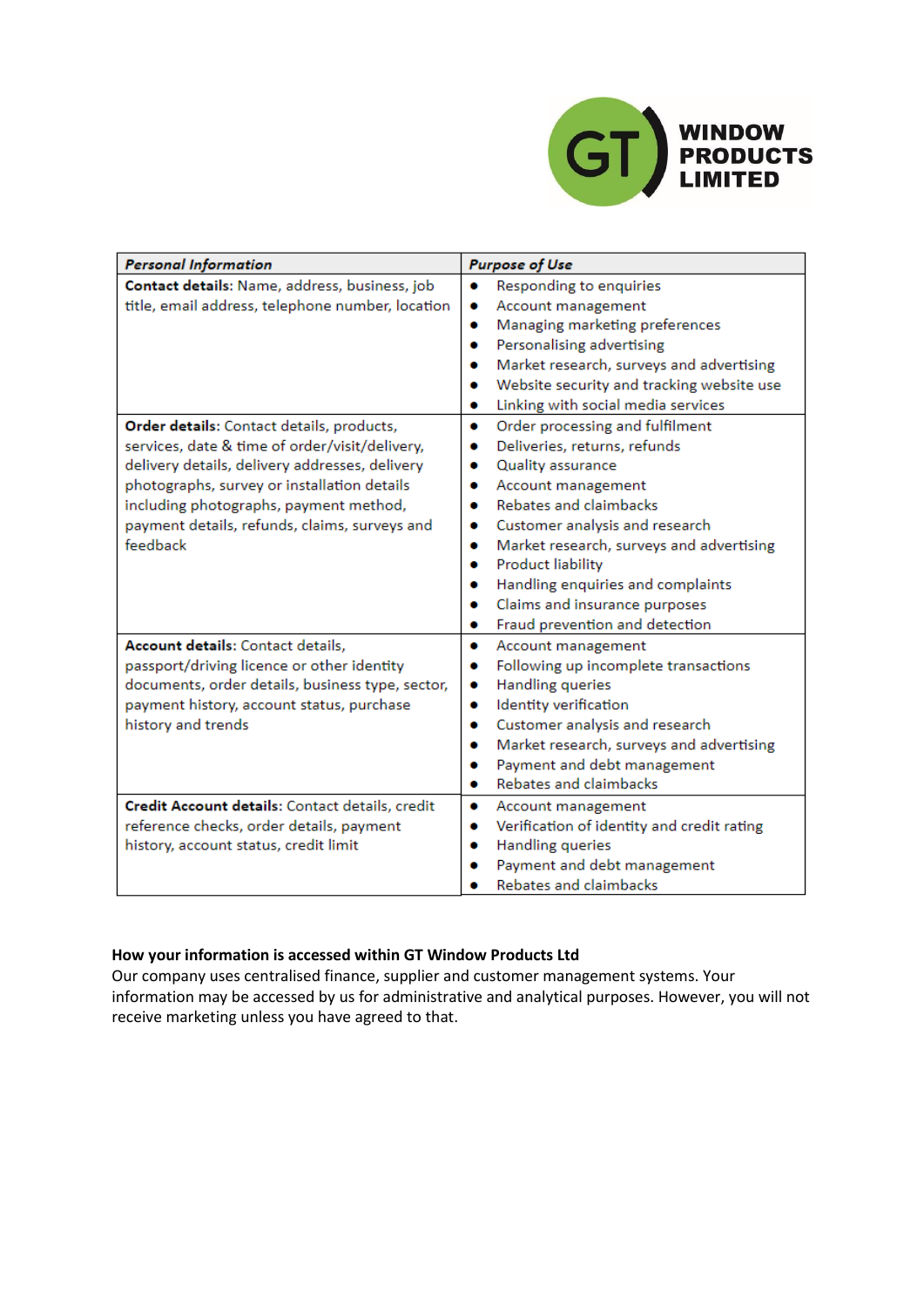

#### **Legal Basis for Processing**

Some of the information we collect is provided by you voluntarily (and therefore with your permission), for example when you sign up to open an account and/or submit a query. If you purchase items from us, or if you supply products or services to us, most of the information we collect is necessary so that we can fulfil the contract between us.

The remainder of the information is collected for our legitimate business purposes, which include:

- To keep in touch with current, past and prospective customers
- To provide account management and related services
- To gain an understanding of how our customers interact with us so we can provide the most relevant products and services
- To monitor the use of our website and improve its facilities
- To identify suspected criminal activity and take appropriate action
- To manage our supply chain and the relationship with our suppliers (including the management of rebates and claim backs)
- To protect and defend our rights

We collect personal information from you so that we can fulfil our minimum requirements needed to operate your account.

#### **Retention**

We will retain your personal information for as long as needed for the legitimate business purposes described above.

If you make a one-off purchase, we normally keep records of the transaction for 7 years. If you are an account customer or a supplier, we normally keep records for 7 years after the closure of your account or the last purchase or sale you made. In all cases, this is for accounting, tax and product liability purposes.

Your information may be retained for longer than this if there are valid legal grounds for us to do so, for example if required by law or court order, or as needed to defend or pursue legal claims.

#### **Working with Service Providers**

Like most organisations, we engage service providers to run our website and IT systems, to help us administer accounts, to conduct credit checks and fraud screening, and to handle postal and email marketing campaigns. We also work with many suppliers who provide products and delivery services to us.

We will only provide these companies with the information they need to deliver the service we have engaged them for and they are prohibited from using that information for any other purpose. Whenever we share personal information about our customers or visitors to our website with our service providers, we will put in place contracts which require the service provider to protect the information and keep it secure.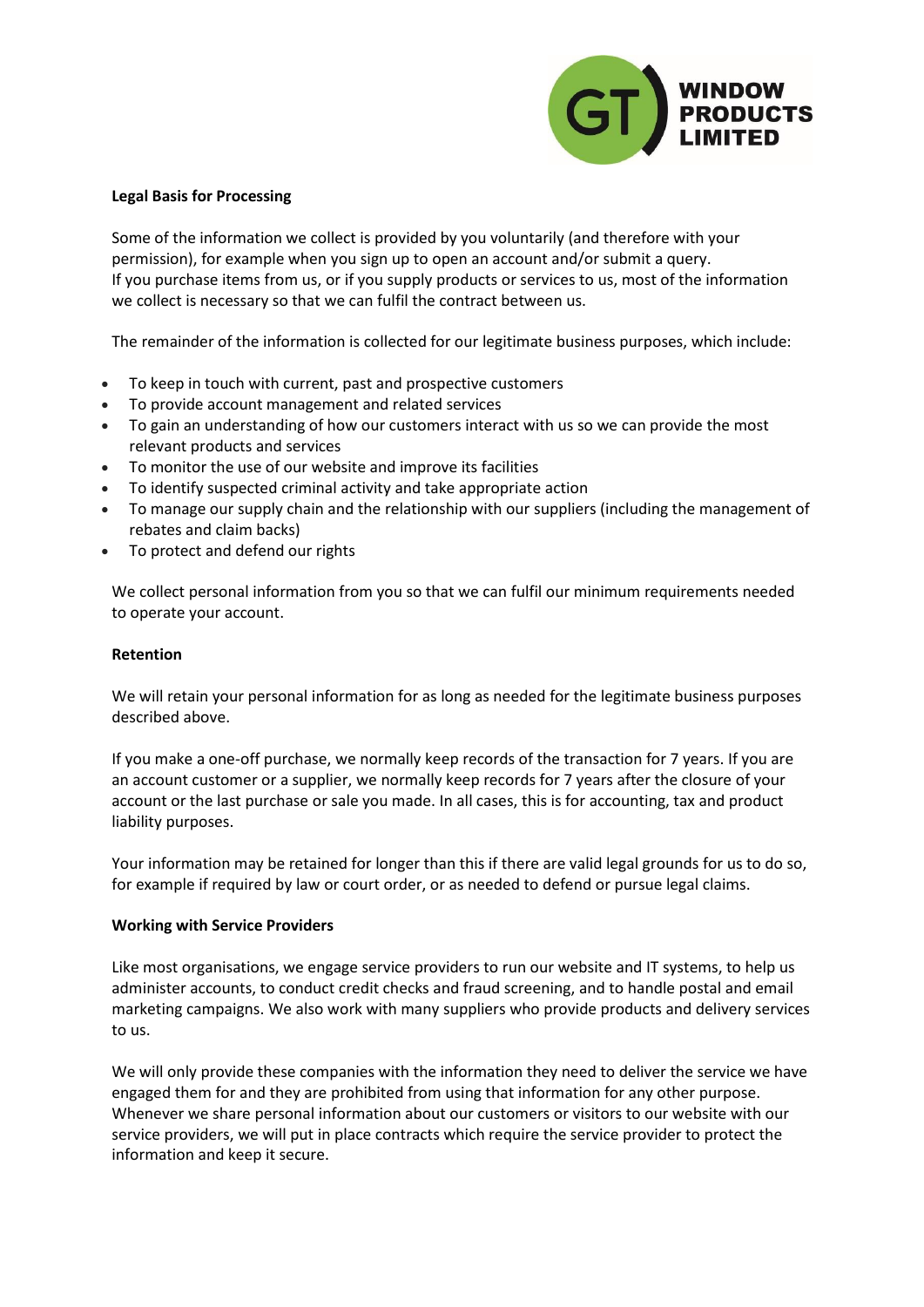

#### **Other Disclosures**

Your information may be shared within GT Window Products Ltd for account management (including credit accounts), analysis and reporting.

Your personal data may be disclosed to the following third parties for the purposes described above:

- tax, customs and excise authorities
- regulators, courts and the police
- fraud screening agencies
- central and local government
- insurance companies
- other professional advisors

We may also disclose your personal information if we believe that the disclosure is necessary to enforce or apply our terms and conditions or otherwise protect and defend our rights, property or the safety of our customers and other users of the website.

We may disclose and/or transfer your personal information in connection with a reorganisation of all or part of our business, if the majority of our shares are bought by another company or if we transfer all or some of our assets to another company.

#### **Transferring information to other countries**

Some of the companies who provide services to us may be located outside the United Kingdom. We will ensure that those service providers comply with any legal requirements that apply to the transfer of personal information outside the UK, including, where appropriate, requiring the service provider to sign the approved European Commission Standard Contractual Clauses for the transfer of personal data to third countries.

#### **Security**

We are committed to safeguarding the personal information you provide to us. We use appropriate measures to protect the information that you submit through our website forms and the information we collect and store about our customers.

Unfortunately, the transmission of information via the internet is not completely secure. Although we will do our best to protect your personal information, we cannot guarantee the security of information you submit electronically, and any transmission is at your own risk. Once we have received your information, we will take appropriate technical and organisational measures to safeguard your personal data against loss, theft and unauthorised use, access or modification.